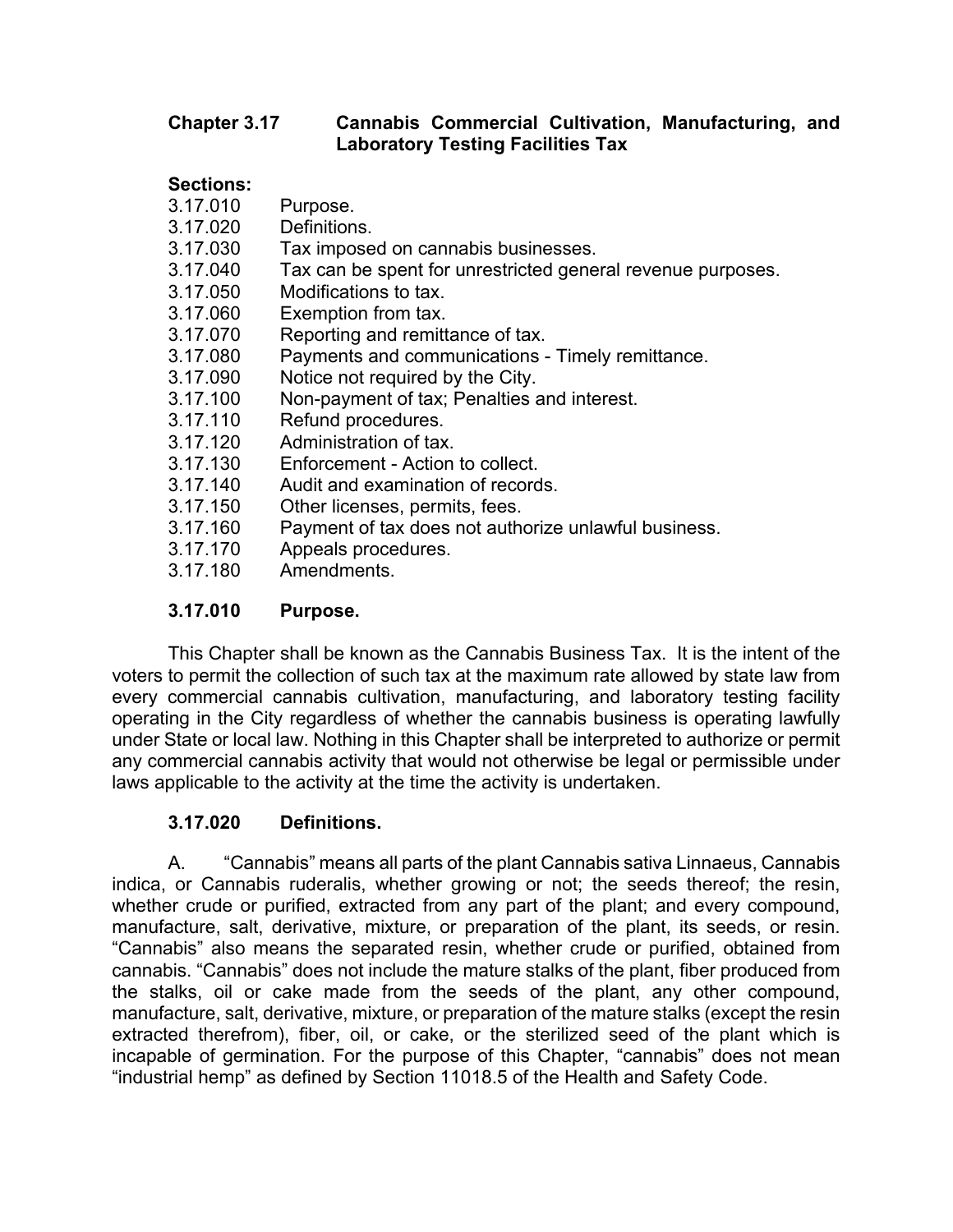B. "Cannabis business" means a cultivation facility, laboratory testing facility, or manufacturing facility.

C. "Cannabis products" has the same meaning as in Section 11018.1 of the Health and Safety Code.

D. "Canopy space" means the designated areas at a cultivation facility that will contain mature plants at any point in time.

E. "City" means the City of Banning.

F. "Commercial cannabis activity" includes the cultivation, possession, manufacture, distribution, processing, storing, laboratory testing, packaging, labeling, transportation, delivery or sale of cannabis and cannabis products, or engaging in any other cannabis activity that requires a state license issued by a licensing authority.

G. "Cultivation facility" means a location where cannabis is planted, grown, harvested, dried, cured, graded, or trimmed, or a location where any combination of those activities occurs.

H. "Gross receipts" means the total amount of the sale price of all sales and the total amount charged or received for the performance of any act, service or employment of whatever nature it may be for which a charge is made or credit allowed, whether or not such act, service or employment is done as a part of or in connection with the sale of materials, goods, wares, or merchandise. Included in gross receipts shall be all receipts, cash, credits and property of any kind or nature, and any amount for which credit is allowed by the seller to the purchaser without any deduction therefrom on account of the cost of the property sold, the cost of the materials used, labor or service costs, interest paid or payable, or losses or other expenses whatsoever. Excluded from gross receipts shall be cash discounts allowed and taken on sales, any tax required by law to be included in or added to the purchase price and collected from the consumer or purchaser, and such part of the sale price of the property returned by purchasers upon rescission of the contract of sale as is refunded either in cash or by credit.

I. "Testing laboratory facility" means a laboratory, facility, or entity in the state that offers or performs tests of cannabis or cannabis products and that is both of the following:

1) Accredited by an accrediting body that is independent from all other persons involved in commercial cannabis activity in the state.

2) Licensed by the Bureau.

J. "Manufacturing facility" means a location that conducts the production, preparation, propagation, or compounding of cannabis or cannabis products either directly or indirectly or by extraction methods, or independently by means of chemical synthesis, or by a combination of extraction and chemical synthesis at a fixed location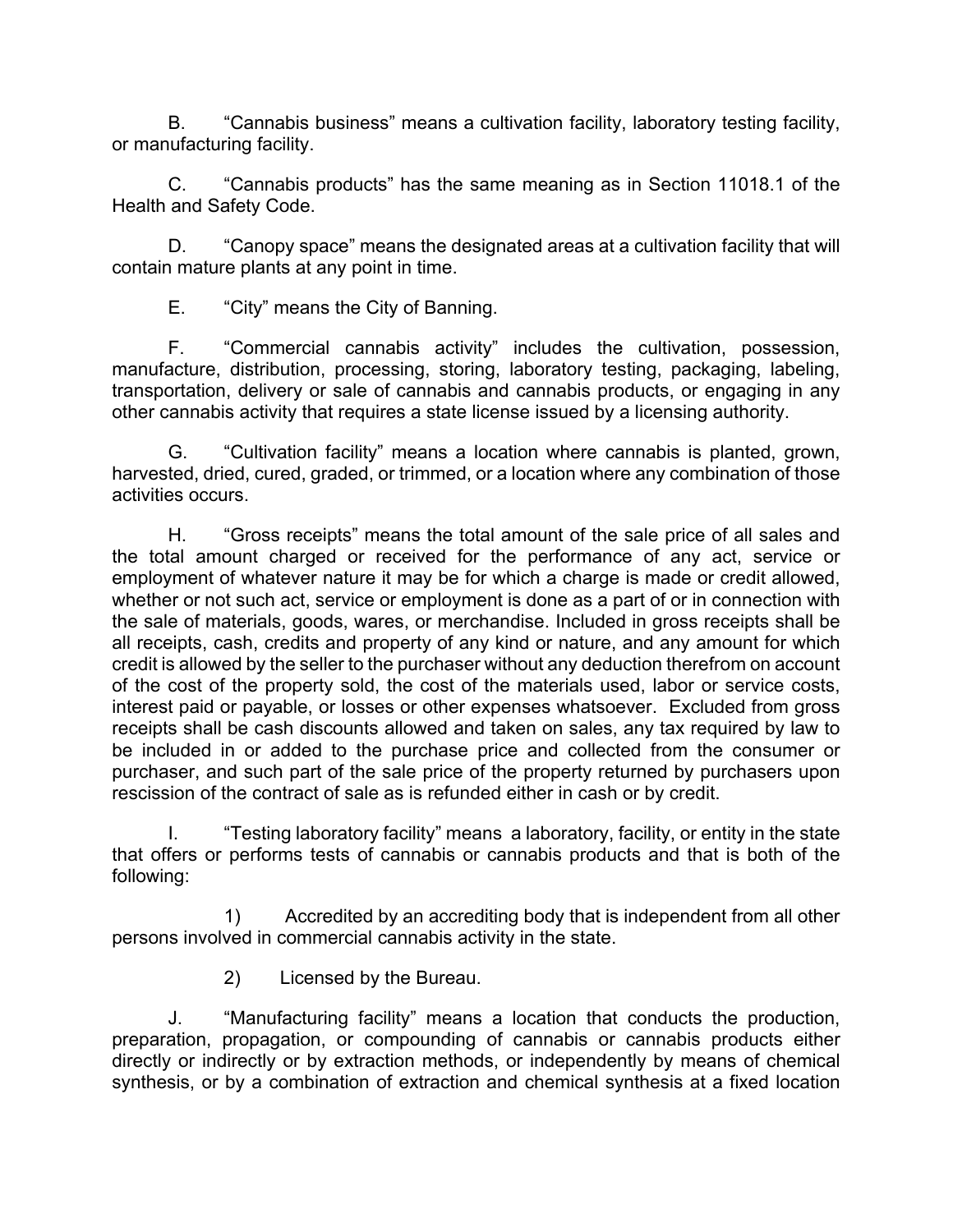that packages or repackages cannabis or cannabis products or labels or relabels its container.

K. "Person" includes any individual, firm, partnership, joint venture, association, corporation, limited liability company, estate, trust, business trust, receiver, syndicate, or any other group or combination acting as a unit, and the plural as well as the singular.

L. "Tax Administrator" means the Finance Manager of the City of Banning, his or her designee(s), or any other City officer charged with the administration of the provisions of this Chapter.

### **3.17.030 Tax imposed on Commercial Cannabis Cultivation, Manufacturing and Testing Laboratory Facilities.**

A. There is established and imposed upon each person who is engaged in business as a cannabis business an annual cannabis business tax at the rates set forth in this Chapter.

B. Every person operating a cultivation facility shall pay to the City an annual cannabis business tax in an amount that is equal to \$15 per square foot of canopy space. The City Council, in its discretion, may adjust the tax rate up to a maximum rate of \$25 per square foot of canopy space.

C. Every person operating a manufacturing facility or a testing laboratory facility shall pay to the City an annual cannabis business tax in an amount equal to ten percent (10%) of the facility's gross receipts.

D. This Chapter is enacted solely to raise revenue for unrestricted general revenue and municipal purposes and is intended to be a general tax and is not a special tax. All of the proceeds from the tax imposed by this Chapter shall be placed in the City's general fund to finance the general operations of the City. Such operations may include, but are not limited to: paying for basic or enhanced law enforcement or public safety services, park, recreational, and senior services, neighborhood preservation, community services, code enforcement, infrastructure improvement and maintenance, and other such general services.

## **3.17.040 Tax can be spent for unrestricted general revenue purposes.**

The tax revenue generated from the taxes established by this Chapter can be spent for unrestricted general revenue purposes.

## **3.17.050 Modifications to Tax.**

A. Notwithstanding Elections Code Section 9217, or the tax rate of \$15 per square foot of canopy space for a cultivation facility or the tax rate of ten percent (10%) of gross receipts of a manufacturing facility or testing laboratory facility, the City Council may, in its discretion without the vote of the people of Banning, do any of the following: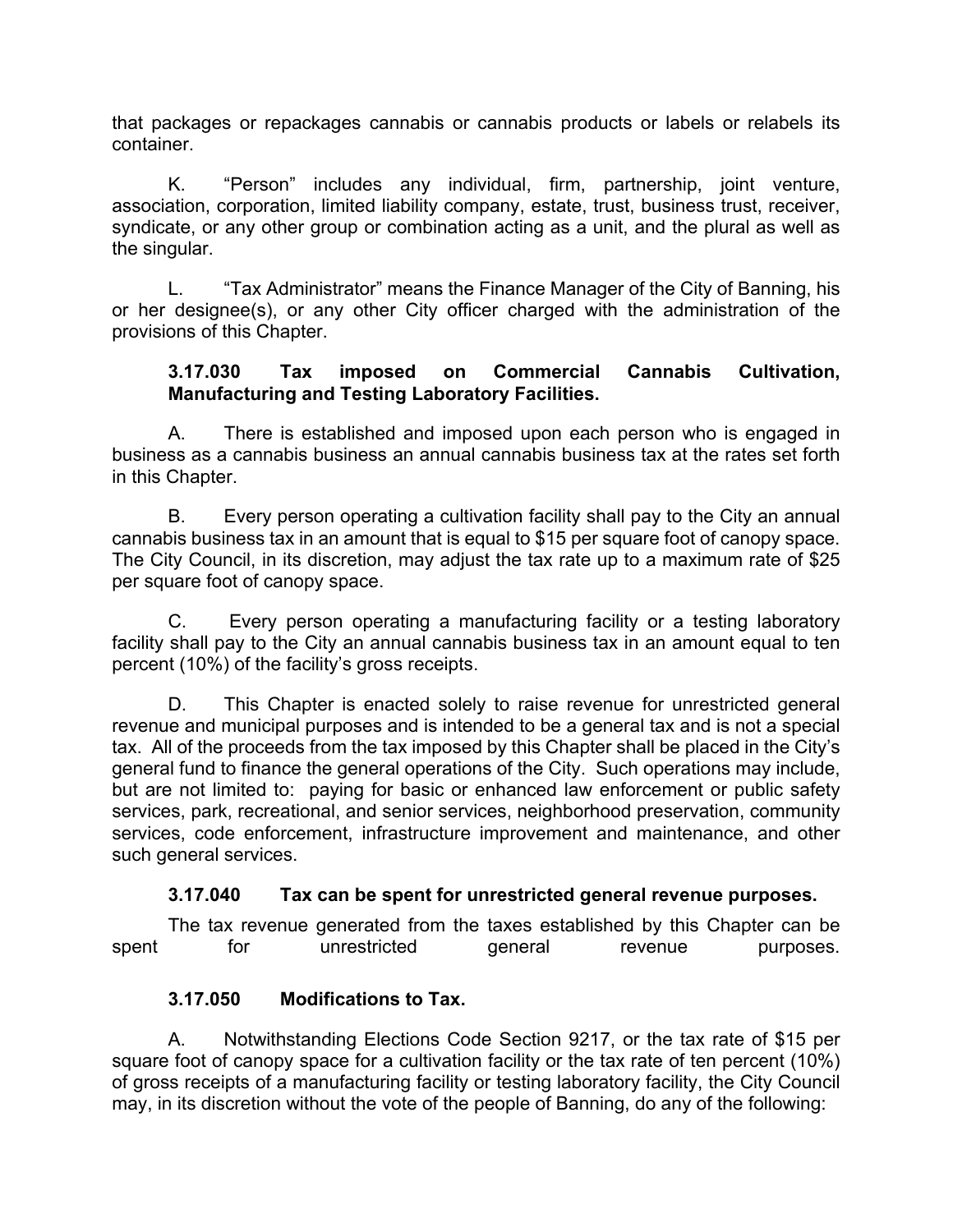1) Reduce the tax rate for these cannabis businesses;

2) Increase any tax rates established by this Ordinance, not to exceed the maximum tax rate of \$25 per square foot of canopy space for a cannabis cultivation facility;

3) Increase any rates if they had previously been reduced below such rate; and

4) Establish a class of persons that is exempt or excepted from the tax or discontinue any such exemption or exception.

B. In no event shall the City Council of the City of Banning increase any rates in excess of those rates specified in this Ordinance without approval by a majority of the voters voting in an election on the increase.

# **3.17.060 Exemption from tax.**

 The provisions of this Chapter shall not apply to personal cannabis cultivation as defined in the Medicinal and Adult-Use Cannabis Regulation and Safety Act or any subsequent state legislation regarding the same. This Chapter shall not apply to personal use of cannabis that is specifically exempted from state licensing requirements, that meets the definition of personal use or equivalent terminology under state law, and for which the individual receives no compensation whatsoever related to that personal use.

## **3.17.070 Reporting and remittance of tax.**

A. The cannabis business tax imposed by this Chapter shall be imposed on a fiscal year basis and shall be due and payable annually.

B. Each person owing a cannabis business tax shall, on or before the last day of the month following the close of each fiscal quarter, prepare and submit a tax statement on the form prescribed by the Tax Administrator and remit to the Tax Administrator the tax due.

C. Tax statements and payments for all outstanding taxes owed to the City are immediately due to the Tax Administrator upon cessation of a cannabis business for any reason.

D. The Tax Administrator may, at his or her discretion, establish shorter reporting and payment periods for any cannabis business tax.

## **3.17.080 Payments and communications - Timely remittance.**

A. Whenever any payment, statement, report, request or other communication is due, it must be received by the Tax Administrator on or before the final due date. A postmark will not be accepted as timely remittance. If the due date falls on Saturday,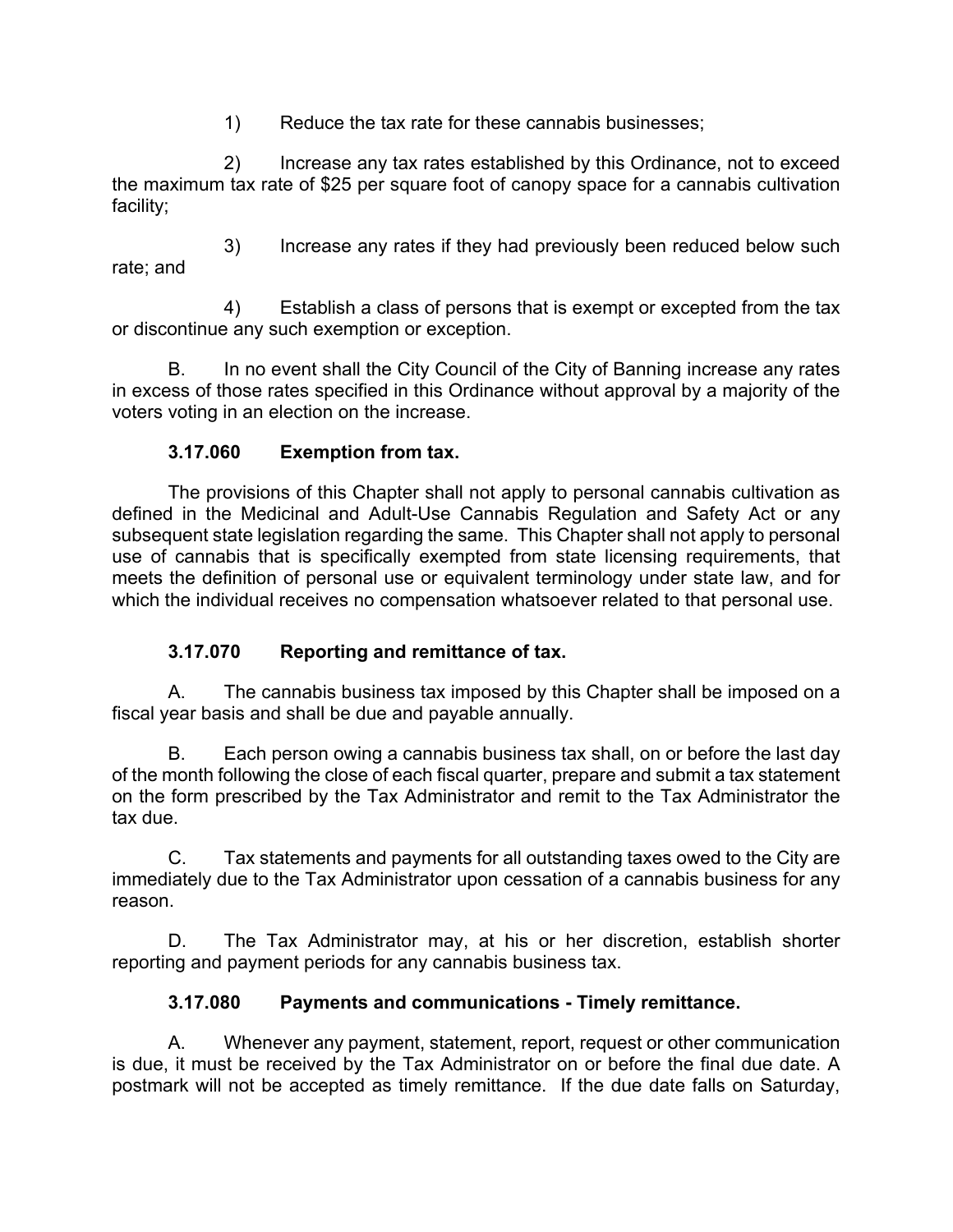Sunday holiday, or a day City Hall is closed, the due date shall be the next regular business day on which City Hall is open to the public.

B. Unless otherwise specifically provided under other provisions of this Chapter, the taxes required to be paid pursuant to this Chapter shall be deemed delinquent if not received by the Tax Administrator on or before the due date.

## **3.17.090 Notice not required by the City.**

 The Tax Administrator is not required to send a delinquency or other notice or bill to any person subject to the provisions of this Chapter. The Tax Administrator may, as a courtesy, send a tax notice to the cannabis business. Failure to send such notice or bill shall not affect the validity of any tax or penalty due under the provisions of this Chapter.

## **3.17.100 Non-payment of tax; Penalties and interest.**

A. Any person who fails or refuses to pay any cannabis business tax required to be paid pursuant to this Chapter on or before the due date shall pay penalties and interest established by resolution of the City Council. This penalty provision shall not be construed to preclude or limit the enforcement of the penal provision of this Chapter.

B. Whenever a check or electronic payment is submitted as payment for a cannabis business tax and the payment is subsequently returned unpaid by the bank for any reason, the taxpayer will be liable for the tax amount due plus any fees, penalties and interest as provided for in this Chapter, and any other amount allowed under state law.

## **3.17.110 Refund procedures.**

A. No refund shall be made of any tax collected pursuant to this Chapter, except as provided in this Section. No refund of any tax collected pursuant to this Chapter shall be made because of the discontinuation, dissolution, or other termination of a cannabis business.

B. Whenever the amount of any cannabis business tax, penalty or interest has been overpaid, paid more than once, or has been erroneously collected or received by the City under this Chapter, it may be refunded to the taxpayer who paid the tax, or credited towards a future tax liability, provided that a written claim for refund is filed with the Tax Administrator within one year of the date the tax was originally due and payable.

C. The Tax Administrator shall have the right to examine and audit all the books and business records of the claimant to determine the eligibility of the claimant to the claimed refund. No claim for refund shall be allowed if the claimant refuses to allow such examination of claimant's books and business records after request by the Tax Administrator to do so.

D. If the cannabis business tax was erroneously paid and the error is attributable to the City, the City shall refund the amount of tax erroneously paid up to one year from when the error was identified.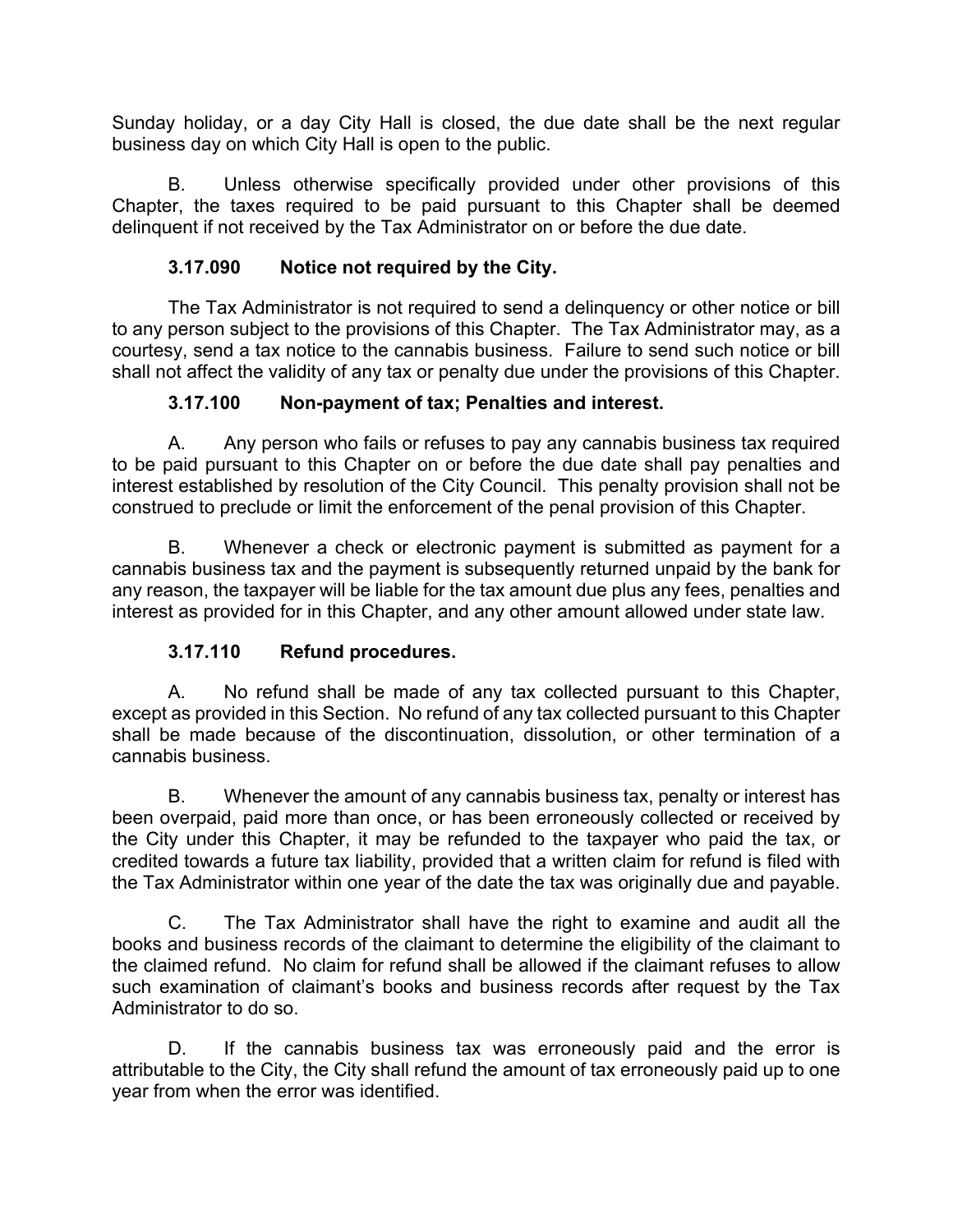### **3.17.120 Administration of tax.**

A. It shall be the duty of the Tax Administrator to collect the taxes, penalties, fees, and perform the duties required by this Chapter.

B. For purposes of administration and enforcement of this Chapter generally, the Tax Administrator may from time to time promulgate such administrative rules and procedures consistent with the purpose, intent, and express terms of this Chapter as he or she deems necessary to implement or clarify such provisions or aid in enforcement.

C. The Tax Administrator may take such administrative actions as needed to administer the tax, including but not limited to:

1) Providing to all cannabis businesses taxpayers forms for the reporting of the tax;

2) Receiving and recording all taxes remitted to the City as provided in this Chapter;

3) Maintaining records of taxpayer reports and taxes collected pursuant to this Chapter;

4) Assessing penalties and interest to taxpayers pursuant to this Chapter;

5) Determining amounts owed and enforcing collection pursuant to this Chapter; and

6) Establishing a reasonable process, including set times and secure conditions, whereby taxpayers can pay the taxes imposed by this Chapter.

## **3.17.130 Enforcement - Action to collect.**

 Any taxes, penalties and/or fees required to be paid under the provisions of this Chapter shall be deemed a debt owed to the City. Any person owing money to the City under the provisions of this Chapter shall be liable in an action brought in the name of the City for the recovery of such debt. The provisions of this Chapter shall not be deemed a limitation upon the right of the City to bring any other action including criminal, civil and equitable actions, based upon the failure to pay the tax, penalties and/or fees imposed by this Chapter or the failure to comply with any of the provisions of this Chapter.

### **3.17.140 Audit and examination of records.**

A. The Tax Administrator shall have the power to audit and examine all books, records, accounts, inventory and onsite operations of persons engaged in cannabis businesses related to the business, including examination of both state and federal income tax returns, sales tax returns, or other evidence documenting the gross receipts of persons engaged in cannabis businesses, and, where necessary, all equipment, of any person engaged in cannabis businesses in the City, for the purpose of ascertaining the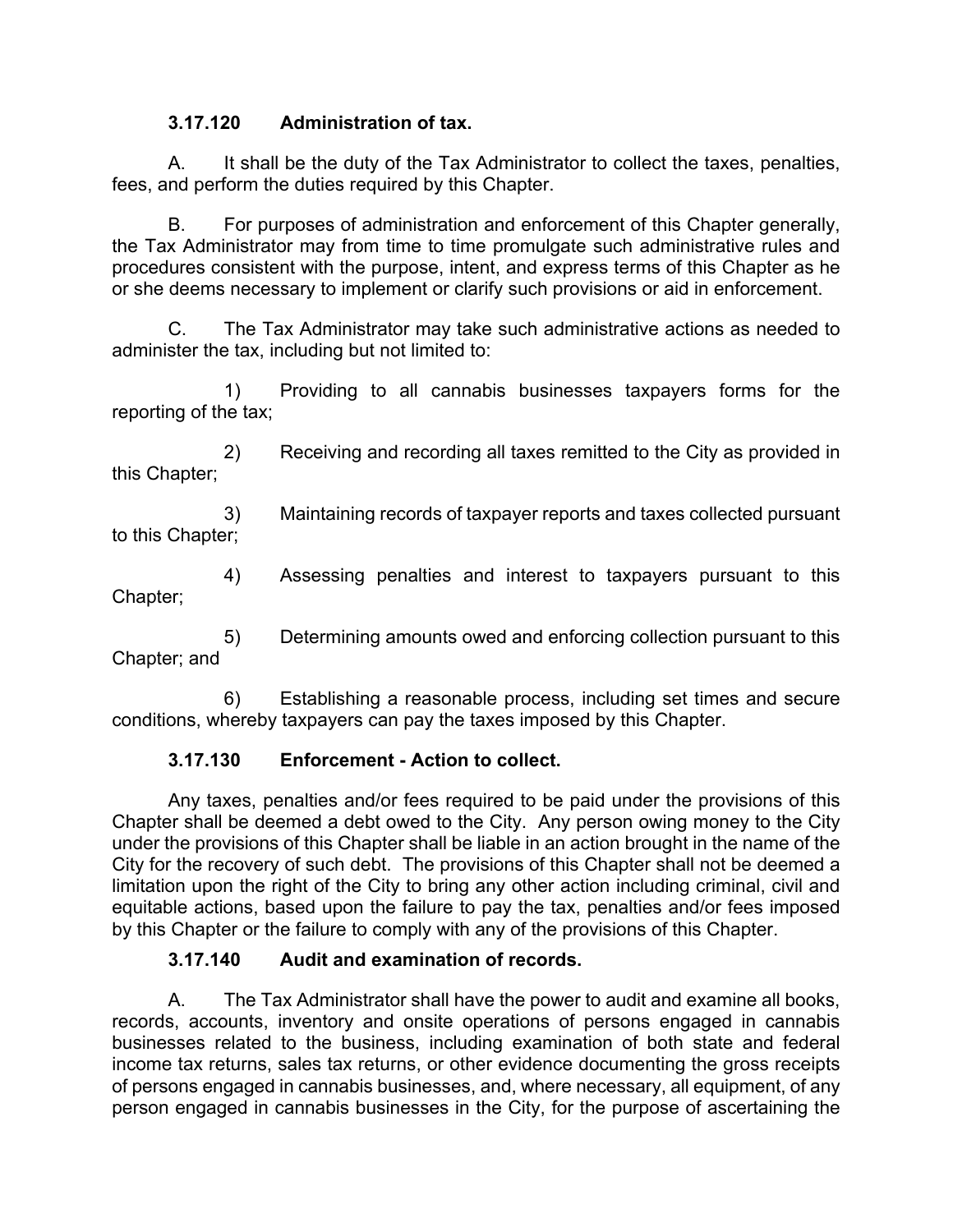amount of cannabis business tax, if any, required to be paid by the provisions hereof, and for the purpose of verifying any statements or any item thereof when filed by any person pursuant to this Chapter.

B. It shall be the duty of every person liable for the collection and payment to the City of any tax imposed by this Chapter to keep and preserve, for a period of the later of four years from the due date of the return or the date the return is filed, all records as may be necessary to determine the amount of such tax as he or she may have been liable to pay to the City, which records the Tax Administrator or his/her duly authorized designee shall have the right to inspect at all reasonable times. All records for any period being audited by the City shall be retained until the audit is complete.

# **3.17.150 Other licenses, permits, fees.**

 A. This Chapter does not authorize or permit commercial cannabis cultivation, manufacturing and testing laboratory facilities to operate in the City. Cannabis retailers shall comply with the zoning requirements set forth in Chapter 17.53 of the Banning Municipal Code and must have a valid cannabis conditional use permit issued by the City Council to operate in the City. Cannabis businesses shall also comply with the regulations set forth in Chapter 5.35 of the Banning Municipal Code and must have a valid cannabis regulatory permit issued by the City Manager to operate in the City.

 B. A cannabis business subject to the provisions of this Ordinance shall also be subject to the business tax requirements set forth in Chapter 5.04 of the Banning Municipal Code. Nothing contained in this Chapter shall be deemed to repeal, amend, be in lieu of, replace or in any way affect any requirements for any permit or license required by, under or by virtue of any other provision of this Code or any other ordinance or resolution of the City, nor be deemed to repeal, amend, be in lieu of, replace or in any way affect any tax, fee or other charge imposed, assessed or required by, under or by virtue of any other Chapter of this Code or any other ordinance or resolution of the City. Any references made or contained in any other Chapter of this code to any licenses, license taxes, fees, or charges, or to any schedule of license fees, shall be deemed to refer to the licenses, license taxes, fees or charges, or schedule of license fees, provided for in other Chapters of this code.

## **3.17.160 Payment of tax does not authorize unlawful business.**

A. The payment of a cannabis business tax required by this Chapter, and its acceptance by the City, shall not entitle any person to operate a cannabis business unless the person has complied with all of the requirements of this Code, including obtaining a cannabis regulatory permit and a cannabis conditional use permit, and all other applicable state laws.

B. No tax paid under the provisions of this Chapter shall be construed as authorizing the conduct or continuance of any illegal or unlawful business, or any cannabis business in violation of any local or state law.